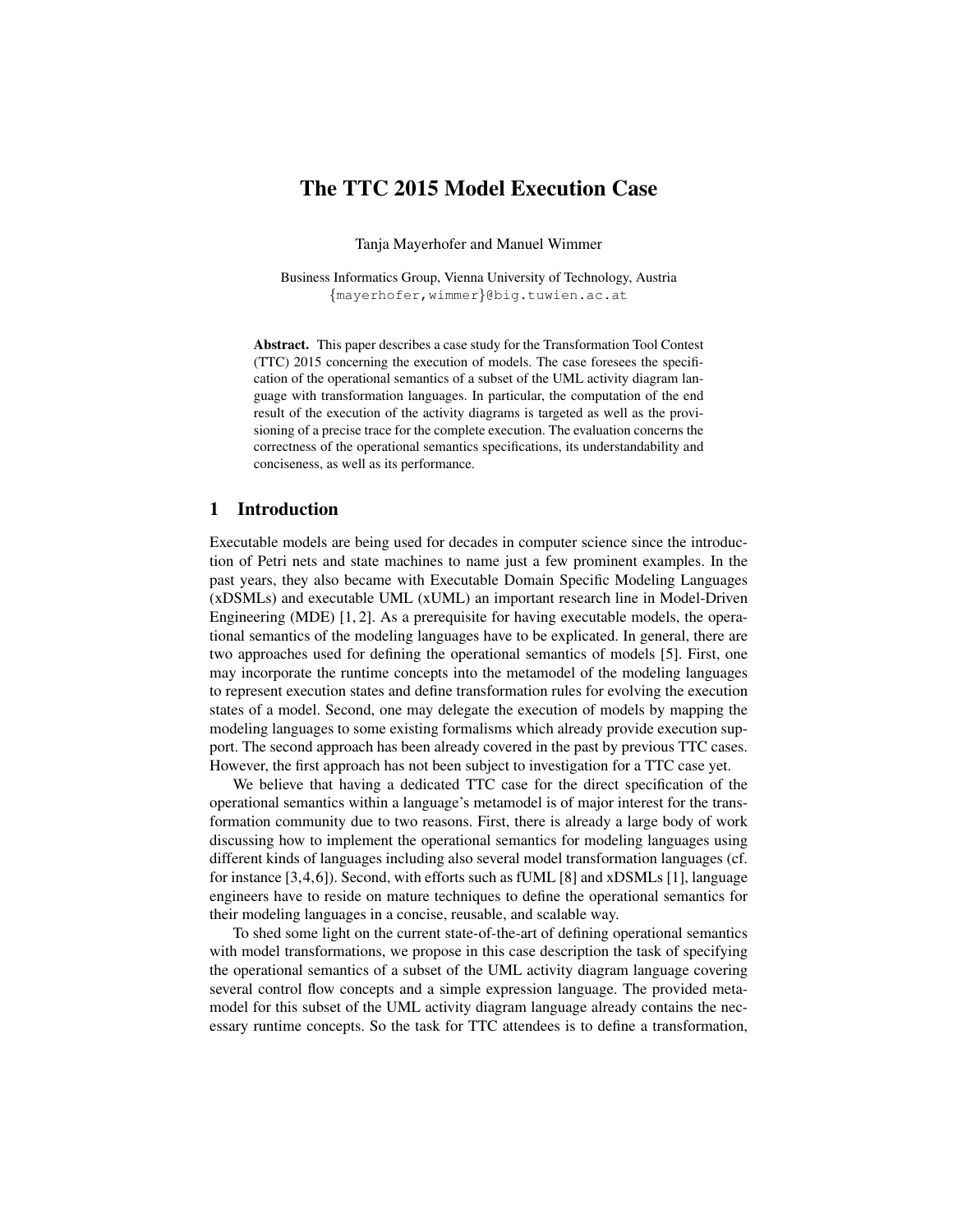which specifies the operational semantics of the UML activity diagram language by updating the runtime state of executed UML activity diagrams. Thus, the input model for the transformation is a UML activity diagram in its initial runtime state and the output model of the transformation is the final runtime state of the UML activity diagram including a trace of the execution. Due to these characteristics, the transformation is considered to be in-place and endogenous [7]. Please note that the transformation is only concerned with the abstract syntax of the models, which may trigger modifications in the concrete syntax, e.g., for model animation. However, the latter is not in the focus of this case.

## 2 The Transformation

This section describes the artifacts needed for solving this case, namely the UML activity diagram metamodel, a description of its operational semantics, as well as an example transformation trace.

#### 2.1 Metamodel

Figure 1 shows an excerpt of the metamodel of the activity diagram variant considered in this case. It shows the basic concepts for modeling activities. Activities (metaclass Activity) consist of variables (metaclass Variable), activity nodes (metaclass Activity-Node), and activity edges (metaclass ActivityEdge).

*Variables.* For variables we distinguish between Integer variables and Boolean variables (metaclasses IntegerVariable and BooleanVariable). Variables may define an initial value (reference initialValue), where we again distinguish between Integer values and Boolean values (metaclasses Value, IntegerValue, and BooleanValue). Variables can serve as local variables or input variables of an activity (references locals and inputs of Activity).

*Activity Nodes.* There are two types of activity nodes available, namely control nodes (metaclass ControlNode) and actions (metaclass Action).

Control nodes can be used to define the start of an activity (metaclass InitialNode), the end of an activity (metaclass ActivityFinalNode), alternative branches of an activity (metaclasses DecisionNode and MergeNode), and concurrent branches of an activity (metaclasses ForkNode and JoinNode).

Actions constitute the fundamental unit of executable behavior and their execution represents some processing in the modeled system. In this case we consider so-called opaque actions (metaclass OpaqueAction), which can define an ordered sequence of expressions (metaclass Expression). Which kinds of expressions are supported, can be seen in the excerpt of the metamodel depicted in Figure 2.

We distinguish between Integer expressions and Boolean expressions (metaclasses IntegerExpression and BooleanExpression). An Integer expression processes two Integer variables (references operand1 and operand2). Integer calculation expressions (metaclass IntegerCalculationExpression) either perform a summation or subtraction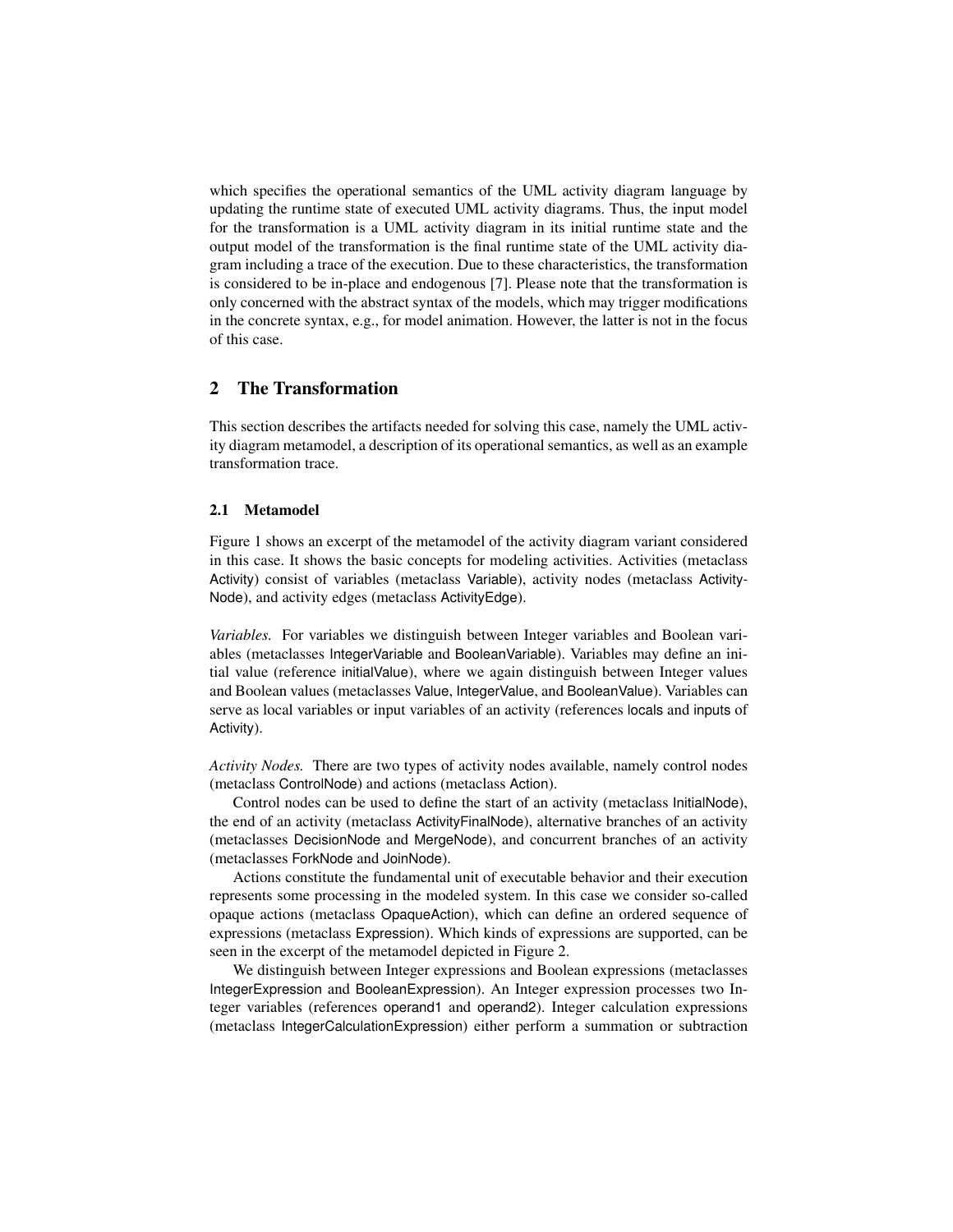of these variables (enumeration IntegerCalculationOperator) and assign the resulting value to another Integer variable (reference assignee). Integer comparison expressions (metaclass IntegerComparisonExpression) compare the variables according to the defined comparison operator (enumeration IntegerComparisonOperator) and assign the resulting value to a Boolean variable (reference assignee). For Boolean expressions we distinguish between unary expressions and binary expressions (metaclasses Boolean-UnaryExpression and BooleanBinaryExpression) that assign the resulting value to a Boolean variable (reference assignee). Unary Boolean expressions apply the logical operator *NOT* (enumeration BooleanUnaryOperator) on a Boolean variable (reference operand). Binary expressions apply the logical operators *AND* and *OR* on two Boolean variables (references operand1 and operand2). Please note that computed values cannot be assigned to input variables of activities.

*Activity Edges.* Activity edges are used to connect activity nodes with each other. Control flow edges (metaclass ControlFlow) define the flow of control among activity nodes. They may define a Boolean variable whose value serves as guard condition for the control flow (reference guard). Guard conditions are only allowed for outgoing control flow edges of decision nodes.



Fig. 1. Metamodel for UML activity diagrams (activities, variables, edges, nodes)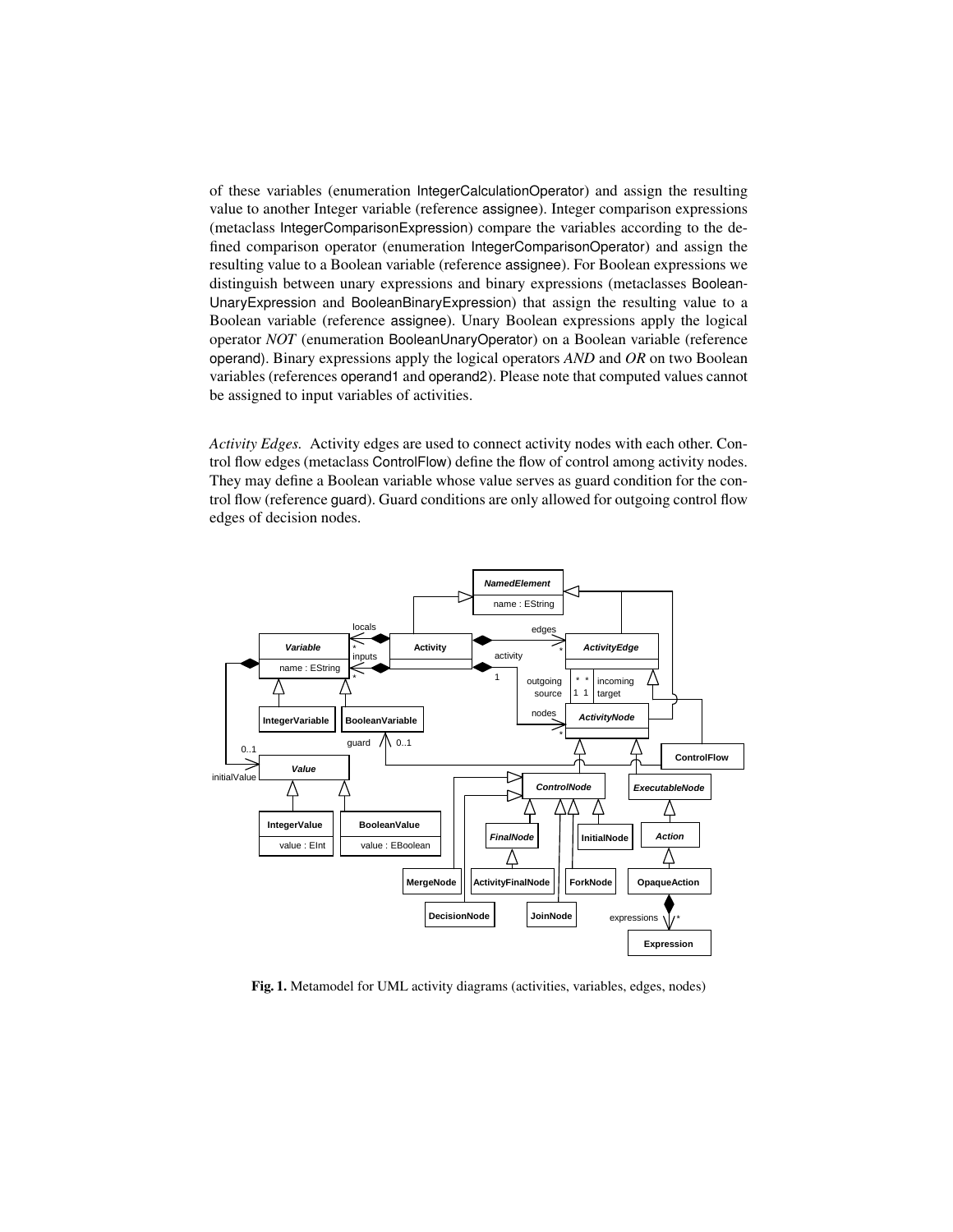

Fig. 2. Metamodel for UML activity diagrams (expressions)

#### 2.2 Operational Semantics

An operational semantics defines the semantics of a modeling language by specifying the steps of computation required for executing a model conforming to the modeling language. This means, that an operational semantics defines an interpreter for the modeling language, which can be regarded as state transition system defining how an executing model progresses from state to state. Therefore, an operational semantics consists of two parts: *(i)* the definition of the *runtime concepts* needed for capturing the state of an executing model and *(ii)* the definition of the *steps of computation* involved in performing transitions of the executing model from one state to another state. Please note that runtime concepts may include also the definition of additional input values required for the execution of a model.

While the runtime concepts needed for defining the state of an executing model can be defined by applying metamodeling techniques, the steps of computation progressing the executing model to a new state has to be defined with transformation languages.

In the following, we discuss the runtime concepts and steps of computation defining the operational semantics of the UML activity diagram language. Please note that the defined operational semantics are based on the semantics of fUML [8].

*Runtime Concepts.* Figure 3 shows the metamodel defining the runtime concepts for the UML activity diagram language considered in this case. The runtime concepts are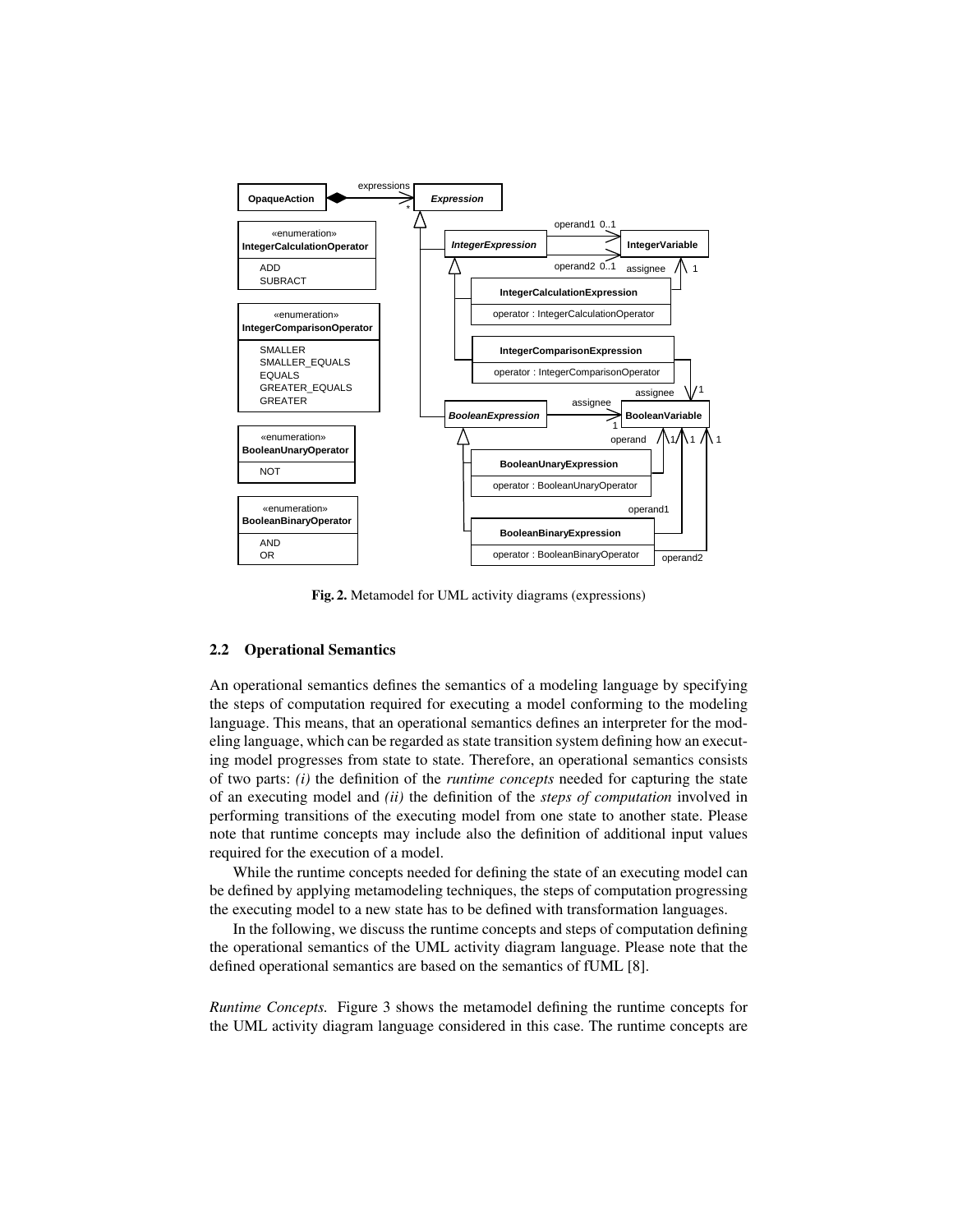depicted in orange color, while the metaclasses are depicted in white color. We distinguish between four types of runtime concepts: runtime concepts for capturing *(i)* the token flow among activity nodes, *(ii)* the current values of variables, *(iii)* the trace of an activity diagram, and *(iv)* input values that may be provided to an activity diagram.

The semantics of activity diagrams is based on a definition of token flow semantics similar to the token flow semantics of Petri nets (cf. [9] for a formalization of the semantics of UML activity diagrams using Petri nets as semantic domain). Informally speaking, an activity node is executed, when all required control tokens are available through incoming control flow edges. After the execution of an activity node is completed, control tokens are offered to the successor nodes via outgoing control flow edges. The runtime concept Token and its subclasses ControlToken and ForkedToken define how tokens are represented during execution. Thereby, forked tokens originate from the execution of fork nodes, splitting a control flow (reference baseToken) into multiple concurrent flows. Tokens are always owned by the activity node (reference heldTokens of ActivityNode) offering the tokens via activity edges to successor nodes (reference offers of ActivityEdge). The representation of token offers is defined by the runtime concept Offer.

Variables defined for an activity are initialized with their initial value (cf. Figure 1, reference initialValue of Variable), meaning that the value is copied and set as current value of the variable (reference currentValue). The current value of variables is updated during the execution of an activity by the execution of opaque actions defining assignments to these variables.

For capturing tracing information, the runtime concept Trace is defined keeping an ordered list of executed activity nodes (reference executedNodes).

For input variables of an activity (cf. Figure 1, reference inputs of Activity), input values to be processed by the execution of the activity may be provided. For representing these input values, the runtime concepts Input and InputValue are defined.

Please note that the defined runtime concepts extends the metamodel of the UML activity diagram language, i.e., they extend the metaclasses defined in the metamodel with additional attributes and references, and add additional metaclasses to the metamodel. This can, for instance, be done with the *package merge* operation known from UML and MOF. In our reference implementation, we introduced them directly into the metamodel of the UML activity diagram language.

*Steps of Computation.* The following steps of computation are defined for executing activity diagrams.

- 1. *Initialization of Variables.* The executed activity receives input values (cf. Figure 3, metaclass InputValue) for its defined input variables and initializes the current values of the input variables accordingly (cf. Figure 3, reference currentValue of Variable). Furthermore, also the current values of the local variables are initialized according to their initial values (cf. Figure 1, reference initialValue of Variable).
- 2. *Setting Activity Nodes as Running.* All nodes contained by the executed activity are set as being running (cf. Figure 1, attribute running of ActivityNode).
- 3. *Execution of Initial Node.* The initial node of the activity is executed. The execution of the initial node consists of producing a single control token, adding this control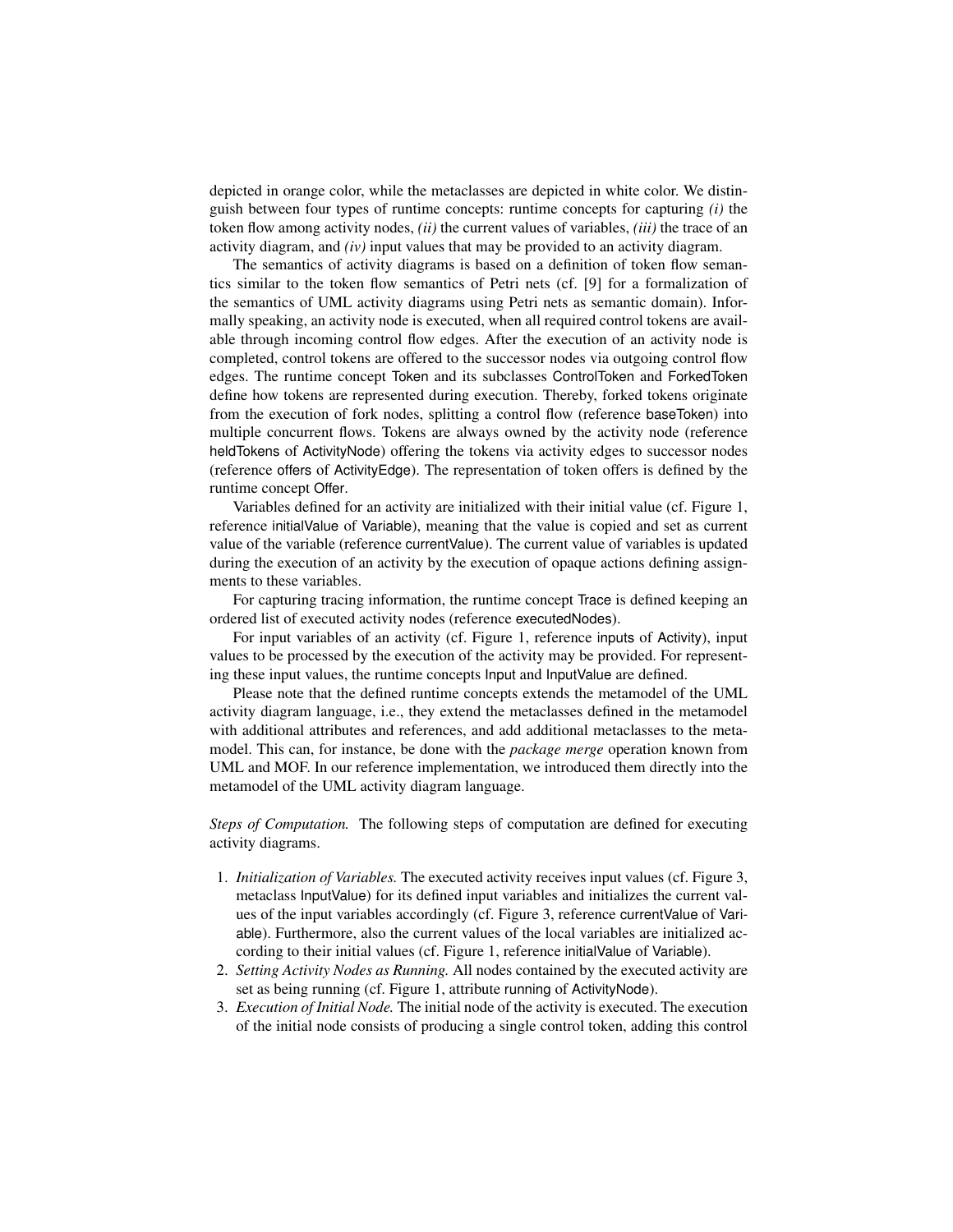

Fig. 3. Runtime concepts of UML activity diagrams

token to the initial node (cf. Figure 3, reference heldTokens of ActivityNode), and offering it via the outgoing control flow edges of the initial node to successor nodes (cf. Figure 3, reference offers of ActivityEdge). Please note that an activity has to contain exactly one initial node.

- 4. *Determination of Enabled Nodes.* The currently enabled nodes of the activity are determined. An activity node is enabled if it is set as being running and if all incoming control flow edges provide token offers. In the case of merge nodes, only one of the incoming control flow edges has to provide a token offer.
- 5. *Selection and Execution of One Enabled Node.* One of the enabled nodes is selected and executed. Executing an enabled node consists of three steps:
	- i *Consumption of Offered Tokens.* All tokens offered to the node via incoming control flow edges (in the following also referred to as *incoming tokens*) are consumed. This leads to the removal of all token offers of all incoming control flow edges (cf. Figure 3, reference offers of ActivityEdge). Furthermore, in the case of a consumed control token, the control token is removed from the offering (i.e., preceding) node (cf. Figure 3, reference heldTokens of ActivityNode). In the case of a consumed forked token, the forked token's remaining offers count is decremented by one (cf. Figure 3, attribute remainingOffersCount) and only if the remaining offers count is then equal to zero (i.e., every successor node of a fork node has processed the forked token), the forked token is removed from the offering node. Furthermore, if the forked token's base token (cf. Figure 3, reference baseToken) has not be removed from its offering node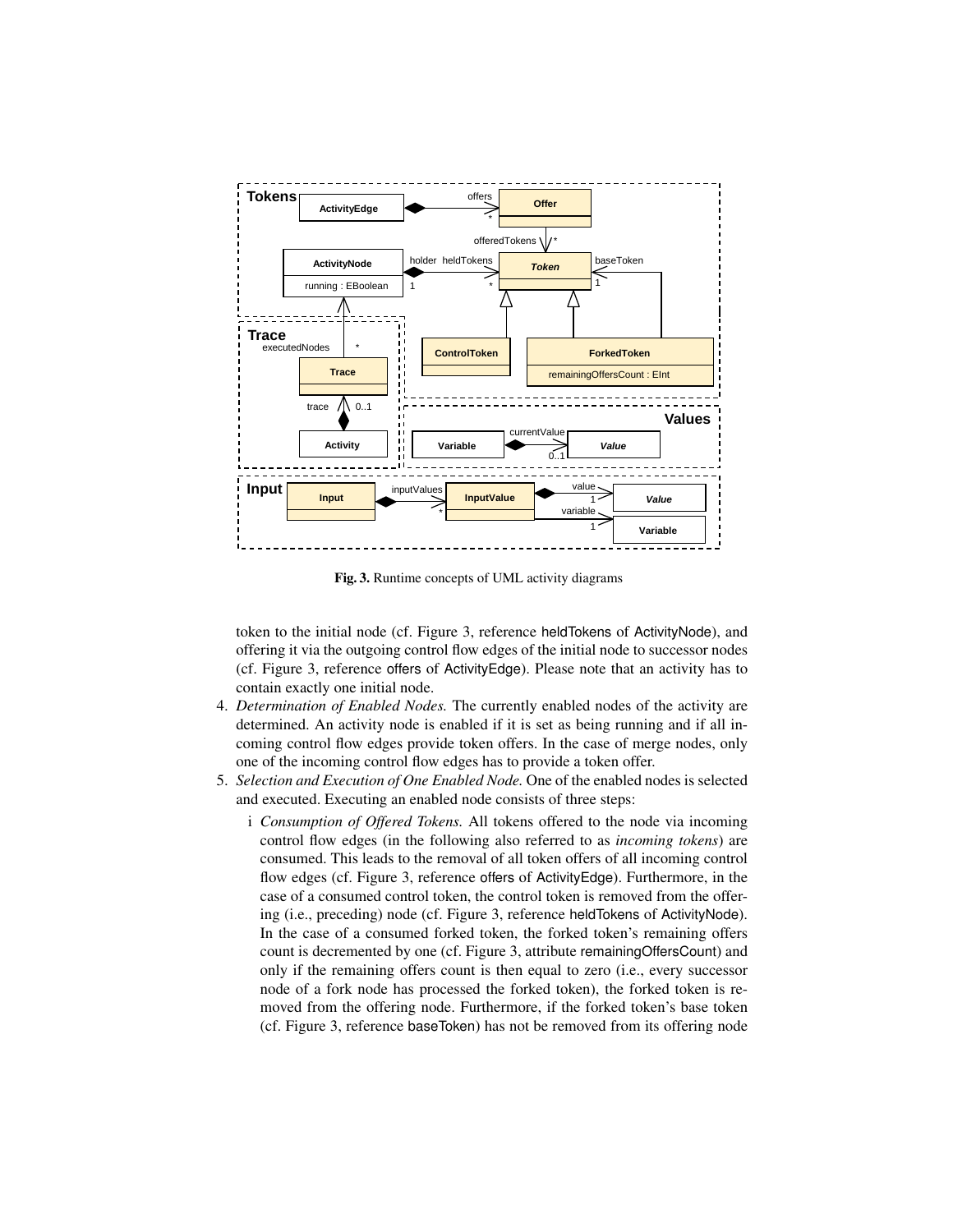(cf. Figure 3, reference holder of Token), the base token is removed from its offering node (independent of the remaining offers count).

Please note, that the operational semantics does not support implicit forking. For instance, consider an initial node having two succeeding actions (i.e., the initial node has two outgoing control flow edges each leading to a distinct action). In this case, the single control token produced and held by the initial node is offered by two offers—one offer for each outgoing control flow edge—to the two succeeding actions. However, only one of the actions can be executed, because the execution of one action will remove the token from the initial node making the offer to the other action obsolete, i.e., the token cannot be consumed by this second action anymore and it can thus not be executed.

- ii *Execution of the Node's Behavior.* After the consumption of offered tokens, the behavior of the node is executed. Depending on the type of the node, control tokens may be produced, which are added to the node (cf. Figure 3, reference heldTokens of ActivityNode) and offered to successor nodes via the node's outgoing control flow edges (cf. Figure 3, reference offers of ActivityEdge).
- iii *Tracing.* Furthermore, the executed node is added to the trace kept by the executed activity (cf. Figure 3, reference trace of Activity and reference executed-Nodes of Trace).

The behavior of the different types of activity nodes executed in Step *(ii)* is defined as follows:

(a) *Opaque Actions.* The expressions defined by an opaque action are executed in sequential order. The semantics of expressions consists of applying the defined operator on the current values of the defined operand variables and assigning the resulting value to the defined assignee variable as current value.

After all expressions have been executed, one control token is created for each outgoing control flow edge and offered to successor nodes via the respective edge.

- (b) *Fork Nodes.* A fork node produces for each incoming token a forked token, whose base token is set to the corresponding incoming token and whose remaining offers count is set to the number of outgoing edges (cf. Figure 3, reference baseToken and attribute remainingOffersCount of ForkedToken). The created forked tokens are offered via all outgoing control flow edges of the fork node.
- (c) *Decision Nodes.* A decision node evaluates the guard conditions of its outgoing control flow edges, i.e., it determines whether the Boolean variables defined as guard conditions have the Boolean value *true* set as current value. The incoming tokens are offered via the edge whose guard condition is fulfilled. Please note that only one guard condition is allowed to be fulfilled.
- (d) *Join Nodes and Merge Nodes.* Join nodes and merge nodes offer the incoming tokens on all outgoing control flow edges.
- (e) *Activity Final Nodes.* An activity final node terminates the execution of the containing activity causing all nodes contained by the activity to be set as not running (cf. Figure 3, attribute running of ActivityNode).
- 6. *Repetition of Steps 4 and 5 until Termination.* Step 4 and Step 5 are repeated until no activity nodes are enabled anymore constituting the termination of the activity.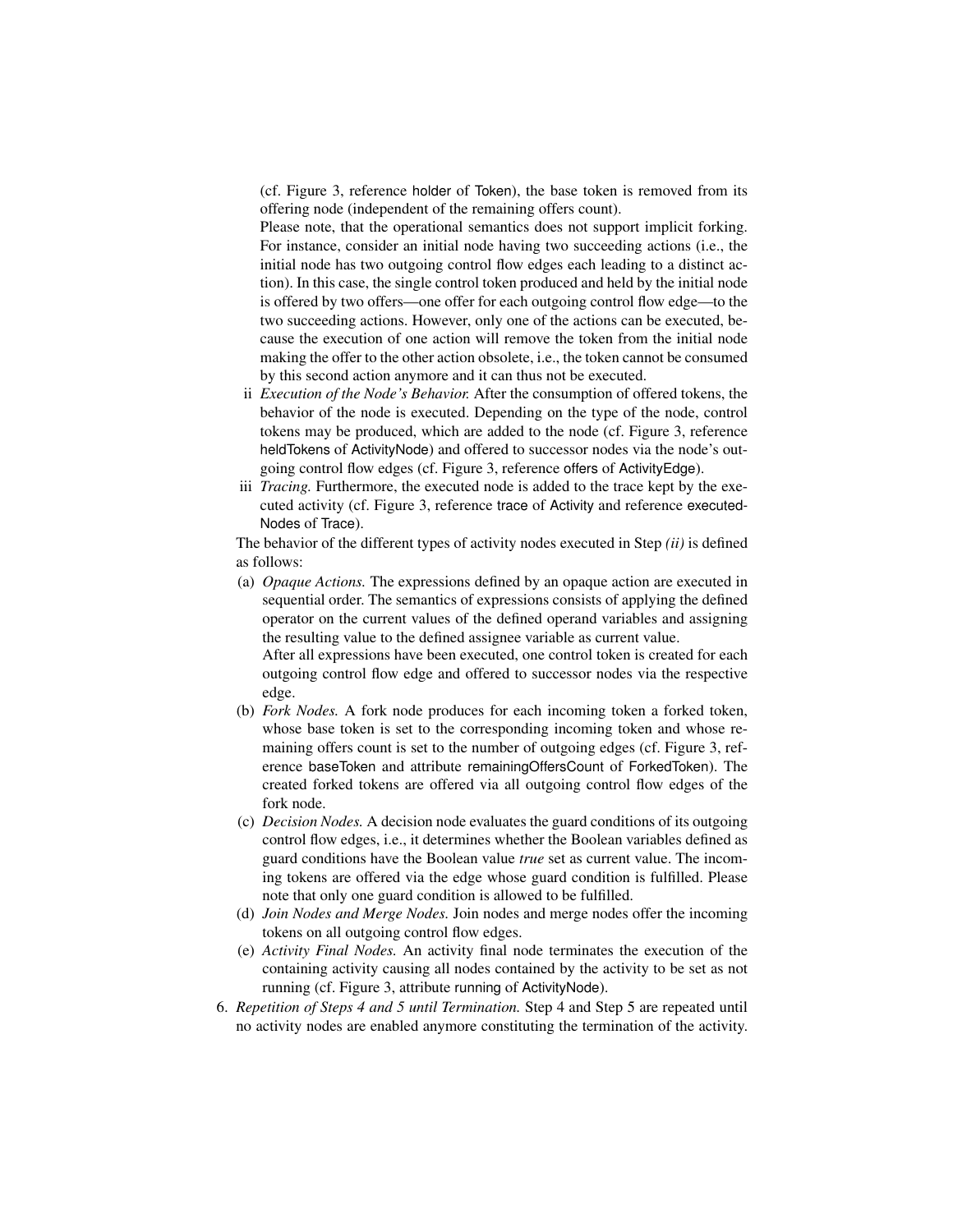Please note that in case an activity final node has been executed, no node is enabled anymore, because all nodes are set as not running.

In the provided reference implementation, the steps of computation are implemented using Java and EMF. Therefore, we introduced operations into the Java classes generated by EMF for the presented metamodel of the UML activity diagram language. In the following, we provide an overview of the most important operations.

### Activity

```
/*
 * Receives input values for the activity's input variables
 * and starts the execution of the activity.
*/
void main(List<InputValue> inputValues);
/*
* Initializes the activity's local and input variables.
*/
void initialize(List<InputValue> inputValues);
/*
* 1. Sets all nodes of an activity as running.
 * 2. Fires the initial node.
* 3. Determines the currently enables nodes.
 * 4. Selects one of enabled nodes and fires it.
 * 5. Repeats steps 3 and 4 until no node is enabled anymore.
\star/void run();
```
## Activity Node

```
/*
 * Returns true if the node is enabled, false otherwise.
 \star/boolean isReady();
/*
 * Consumes all tokens provided via incoming edges.
 \star/List<Token> takeOfferedTokens();
/*
* Adds tokens to node (heldTokens).
 */
void addTokens(List<Token> tokens);
/*
* Executes the behavior of the node.
 \star/void fire(List<Token> tokens);
/*
 * Offers tokens via all outgoing edges.
 \star/void sendOffers(List<Token> tokens);
/*
```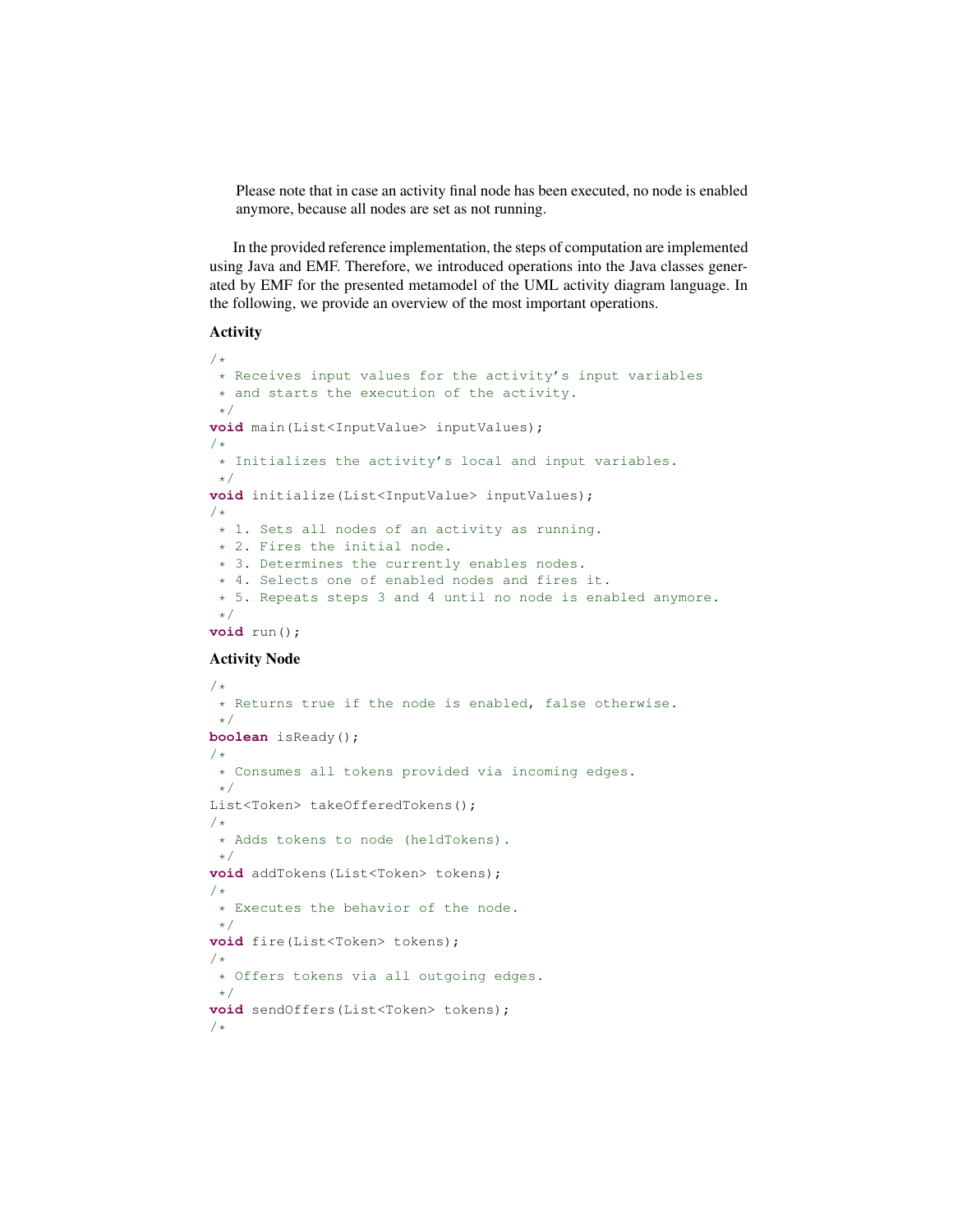```
* Removes token from node (heldTokens).
 */
void removeToken(Token token);
/*
 * Returns true, if all incoming edges offer tokens,
 * false otherwise.
 */
boolean hasOffer();
```
## Activity Edge

```
/*
 * Returns all offered tokens and destroys all offers.
\star/List<Token> takeOfferedTokens();
/*
 * Creates offer for provided tokens.
\star/void sendOffer(List<Token> tokens);
```
#### Action

 $/$ \* \* Executes an action. \*/ **void** doAction();

## Expression

```
/*
 * Executes expression.
 */
void execute();
```
#### 2.3 Example Transformation Execution Trace

Figure 4 shows an example of an activity diagram in UML notation. Please note that we provide with our reference implementation a textual concrete syntax for the UML activity diagram language, which is used for defining the UML activity diagrams used in our test suite (cf. Appendix A).

The activity shown in Figure 4 defines two variables: the input variable *internal* and the local variable *noninternal* both of type Boolean. The local variable *noninternal* is initialized with the value *false*. Furthermore, the activity consists of one initial node, one decision node, one fork node, one join node, one merge node, one activity final node and eight opaque actions, which are connected by 15 control flow edges. Noteworthy about the activity is, that the opaque action *register* defines one expression notinternal = ! internal and that the outgoing edges of the decision node define the two variables as guard conditions.

Figure 5 and Figure 6 visualize and explain the execution of this example activity diagram in the case that the value *true* is provided as input for the input variable *internal*. These figures illustrate the execution of the activity nodes contained by the UML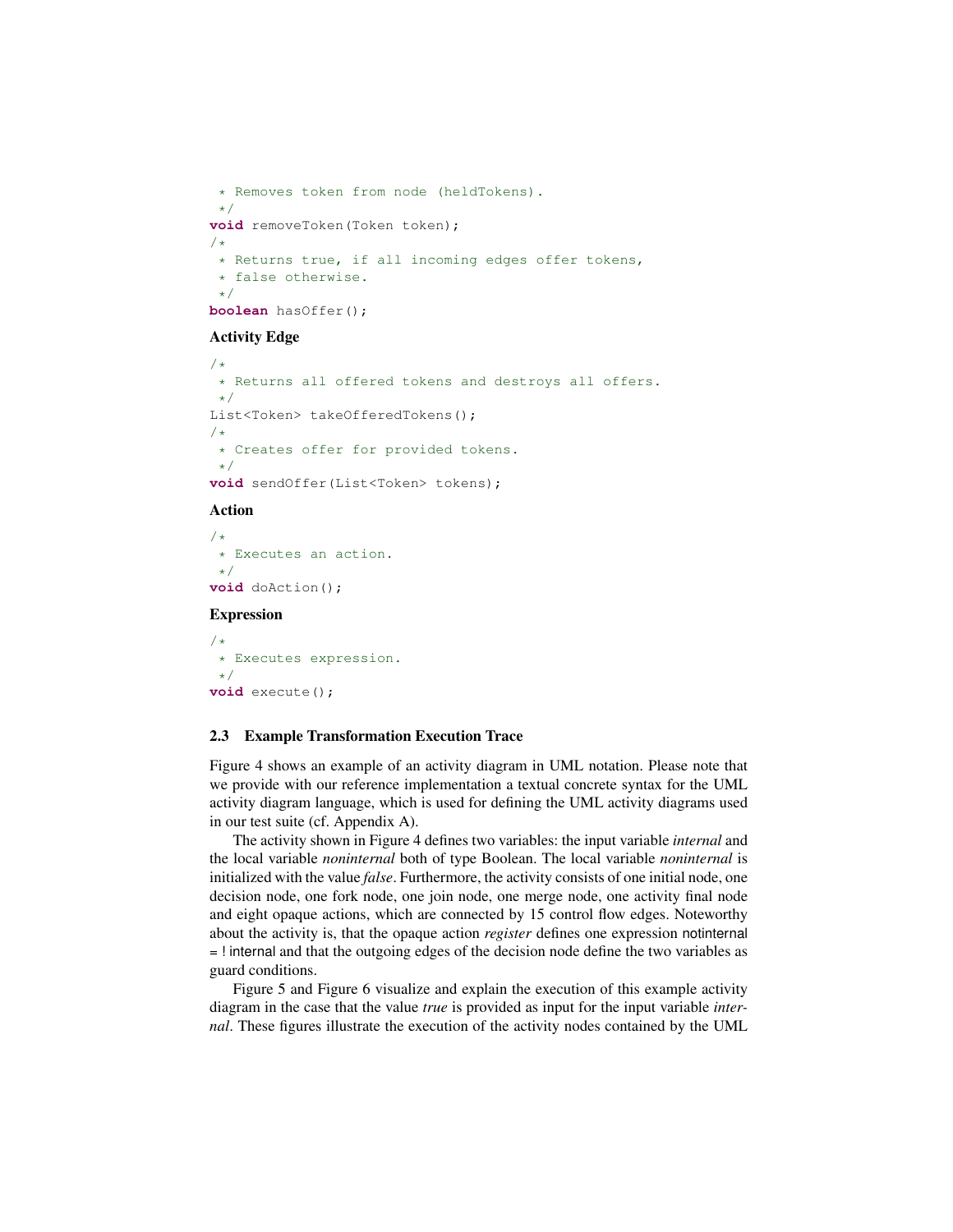activity diagram one by one. Control tokens and offers of control tokens are shown in orange color. Forked tokens and offers of forked tokens are shown in blue color. Updates of important features are also highlighted in color. The execution is shown until the execution of the action *manager interview*. The complete trace of the example is as follows: initial node *initial* - opaque action *register* - decision node *decision* - opaque action *get welcome package* - fork node *fork* - opaque action *assign to project* - opaque action *add to website* - join node *join* - opaque action *manager interview* - opaque action *manager report* - merge node *merge* - opaque action *authorize payment* - activity final node *final*. Please note, that the opaque actions *assign to project* and *add to website* could also be executed in reverse order.



Fig. 4. Example activity diagram (UML notation)

#### 2.4 Variations

As the presented UML activity diagram language is quite extensive, solution developers may choose to implement it only partially. We foresee the following three case variations.

*Variant 1: Simple Control Flow.* The first variant considers only the following concepts of the UML activity diagram language: Activity, initial node, activity final node, opaque action (without expressions), control flow edge. This means that only the operational semantics of these concepts has to be implemented by solution developers choosing this case variant. The following runtime concepts have to be implemented for this variant: Offer, token, control token, trace. We consider this subset of concepts to be the minimal one that should be implemented by all solution developers.

*Variant 2: Complex Control Flow.* The second variant considers compared to the first variant the following additional concepts: Fork node, join node, decision node, merge node, local Boolean variables, and Boolean values. Only the runtime concept forked token as well as current values of Boolean variables have to be implemented additionally compared to the first variant.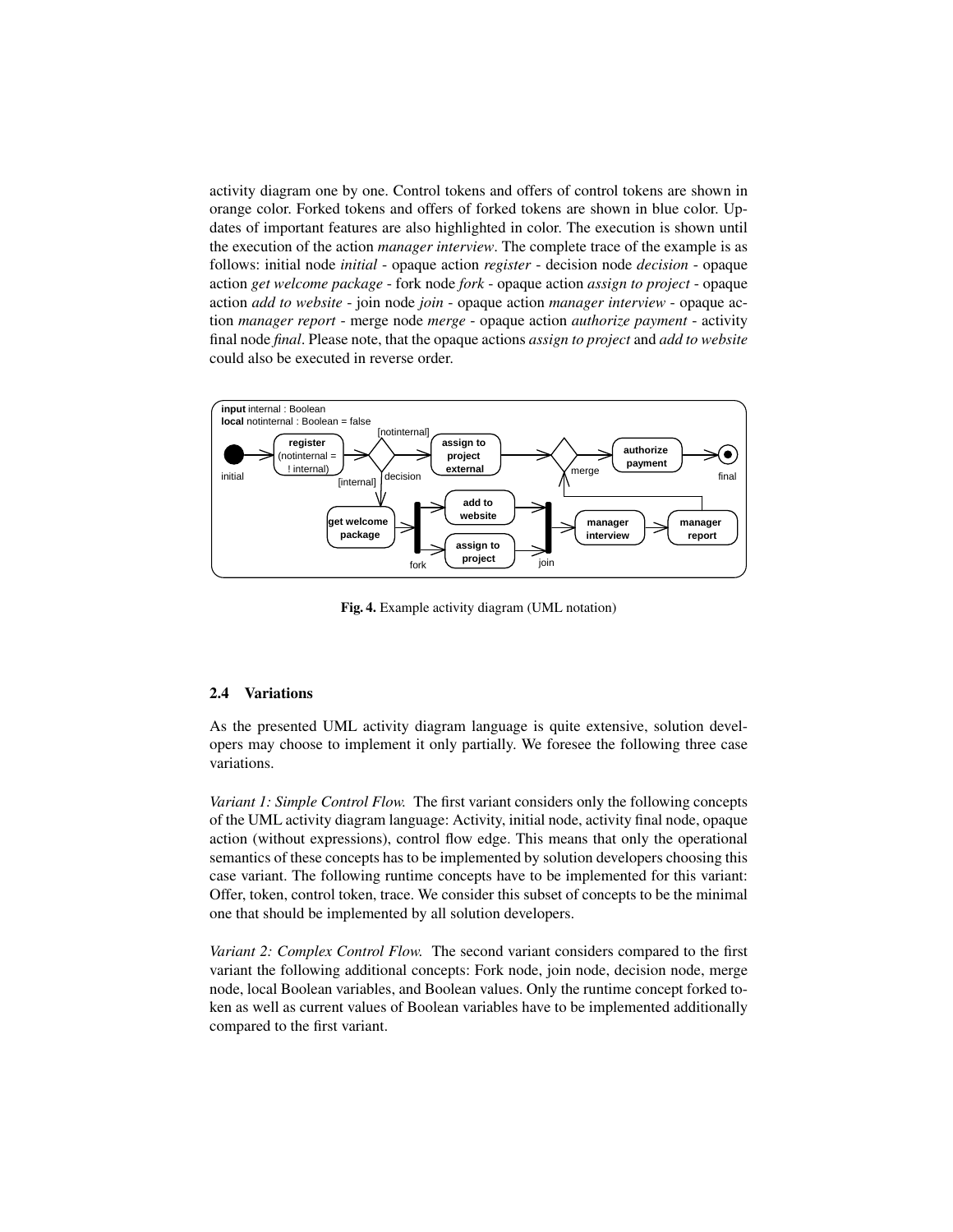**1. The variables are initialized, the nodes are set as running, the initial node is executed leading to the creation of the control token** *c1* **offered to the action** *register***.** 



**2. The action** *register* **consumes the token** *c1***, executes the defined expression leading to an update of the variable** *non-internal***, creates the control token** *c2***, and offers it to the decision node** *decision***.**



**3. The decision node** *decision* **offers the control token** *c2* **to the opaque action** *get welcome package***, because the variable** *internal*  **defined as guard condition has the current value** *true***.**



**Inotinternal register assign to authorize**   $\left( \bullet \right)$ (notinternal = **project payment** ! internal) **external** merge initial **internal** [internal] decision  $[\text{internal}]$  decision  $\overbrace{\hspace{1.5cm}}^{5.000}$  merge  $\overbrace{\hspace{1.5cm}}^{1.000}$  final **add to website get welcome manager manager package interview report assign to**   $c3$ , holder = get w **project** ioin fork

**5. The fork node** *fork* **produces the forked token** *c4* **for the incoming control token** *c3* **(i.e., the forked token's base token). The remaining offers count is set to 2, because the fork node has two outgoing control flow edges. The forked token c4 is offered to the successor actions via two distinct offers.**



 $\overline{a}$  and  $\overline{a}$ **Fig. 5.** Visualization of the execution of the example activity diagram (part 1)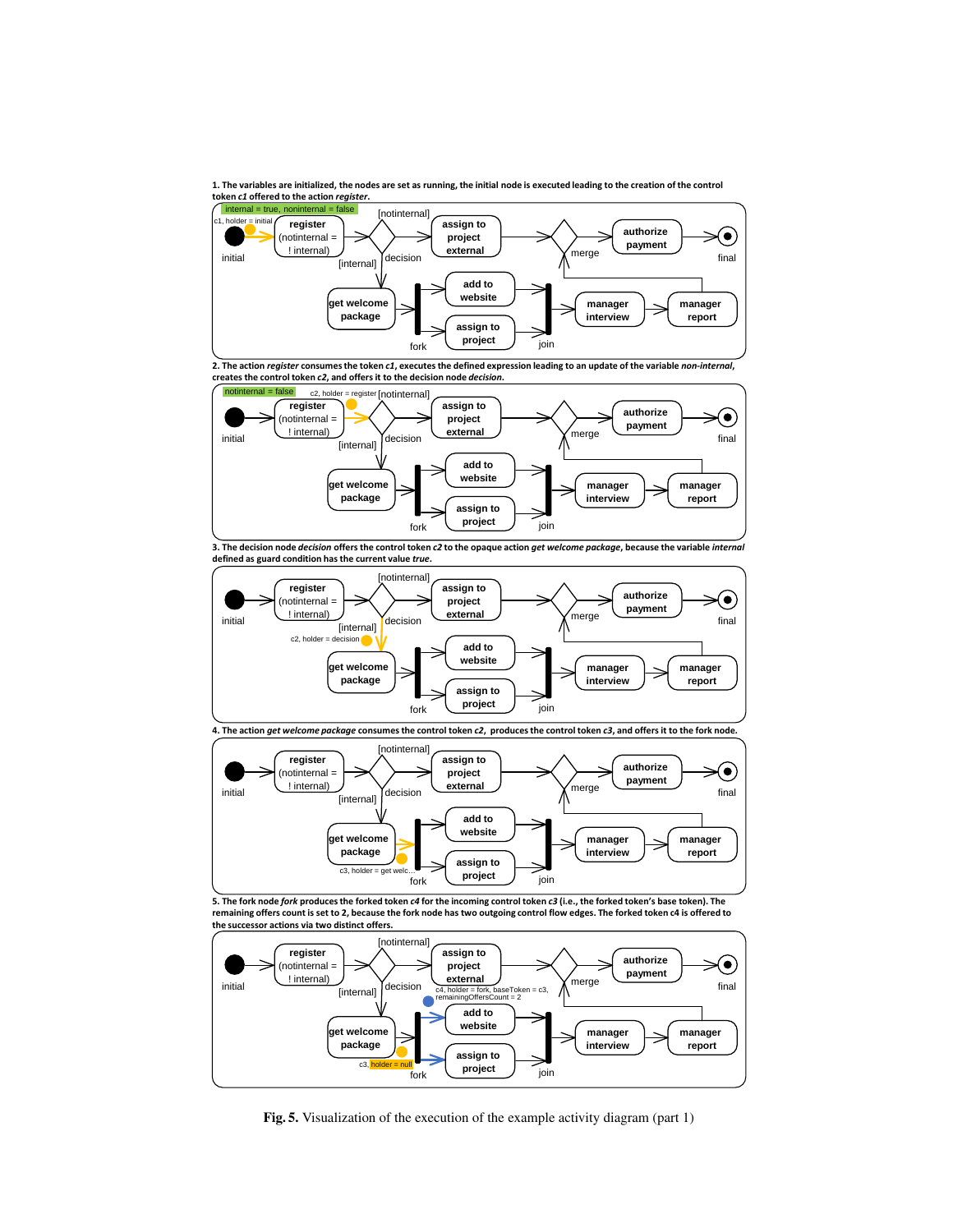

**6. The action** *assign to project* **consumes its token offer for** *c4* **leading to an update of** *c4***'s remaining offers count to 1, produces the control token** *c5***, and offers it to the join node** *join***.**

**7. The action** *add to website* **consumes its token offer for** *c4* **leading to an update of** *c4***'s remaining offers count to 0, which in turn**  leads to the withdrawal of *c4* (*holder* is set to *null*). Furthermore, it produces the control token *c6*, and offers it to the join node





**9. The action** *manager interview* **consumes the control tokens** *c5 and c6***, produces the control token** *c7***, and offers it to the action**  *manager report.*



Fig. 6. Visualization of the execution of the example activity diagram (part 2)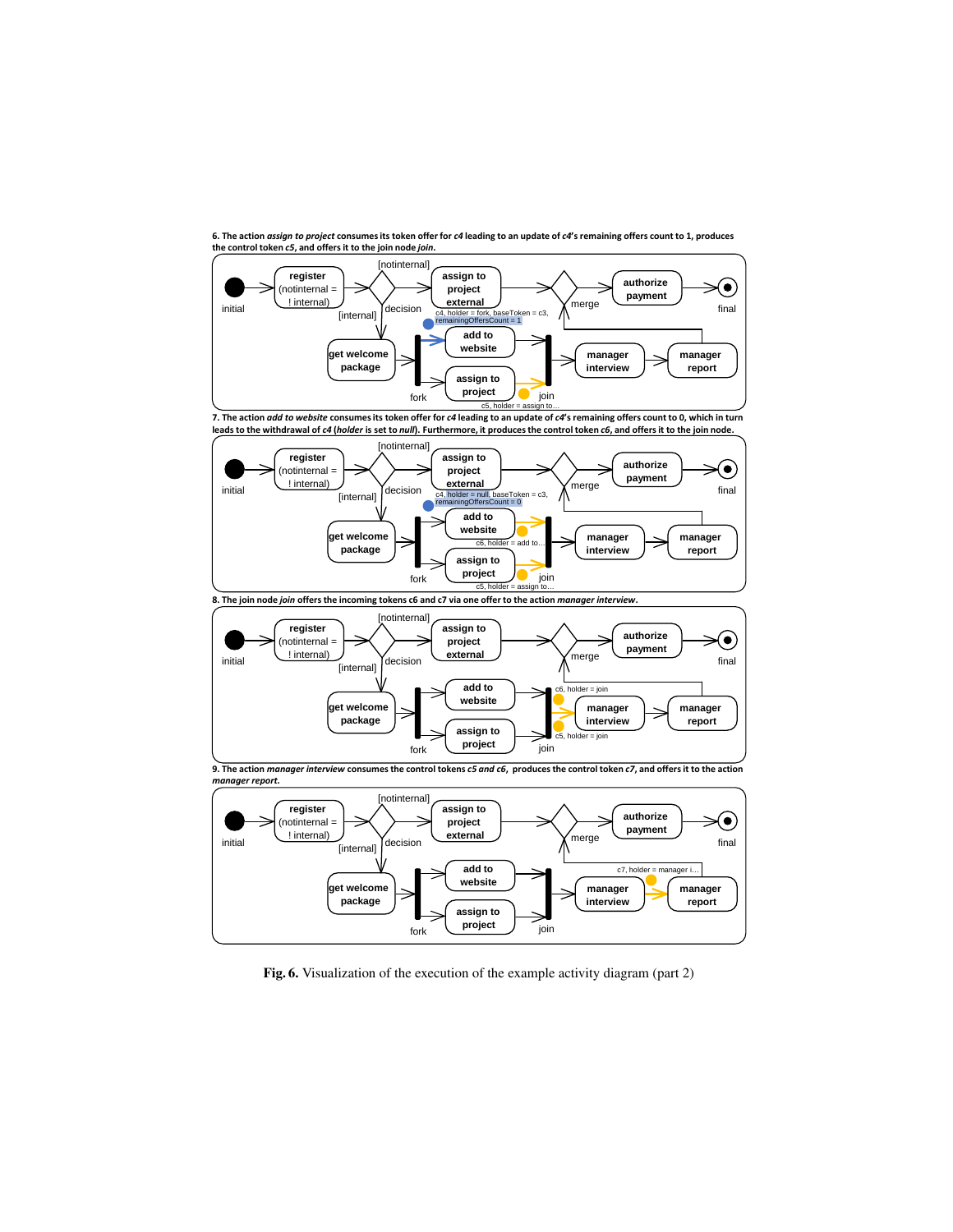*Variant 3: Expressions* The third variant considers the complete UML activity diagram language. Thus, the following additional concepts have to be implemented compared to the second variant: Input variables, Integer variables, Integer values, and all expression types. Also the runtime concepts input and input value have to be implemented in addition.

#### 2.5 Reference Implementation

The reference implementation for this case may be found at the following open source code repository: https://github.com/moliz/moliz.ttc2015. It consists of the following Eclipse plug-in projects.

*org.modelexecution.operationalsemantics.ad:* Contains the metamodel of UML activity diagram language including definitions of the runtime concepts required as part of its operational semantics, and the Java code generated by EMF for the metamodel including the steps of computation of the operational semantics.

*org.modelexecution.operationalsemantics.ad.test:* Provides a test suite for verifying the correctness of the implemented operational semantics. The test suite is explained in Section 3.

*org.modelexecution.operationalsemantics.ad.grammar, org.modelexecution.operationalsemantics.ad.grammar.ui, org.modelexecution.operationalsemantics.ad.input.grammar, org.modelexecution.operationalsemantics.ad.input.grammar.ui:* Xtext projects implementing a textual concrete syntax for activity diagrams and input values.

For running the reference implementation, the *Eclipse Modeling Tools (version Luna)*<sup>1</sup> are required. Furthermore, the *Xtext plug-in* for Eclipse<sup>2</sup> has to be installed additionally.

## 3 Test Suite

As part of the reference implementation, we provide a test suite meant for evaluating the correctness and performance of the implemented operational semantics. Each test case contained by the test suite executes a single activity and asserts the resulting trace. If local variables are manipulated by the activity, also their final values are asserted. The provided test cases are described in the following.

*test1:* Tests the operational semantics of initial nodes, opaque actions, activity final nodes, and control flow edges.

*test2*: Tests the operational semantics of fork nodes and join nodes.

<sup>1</sup> Eclipse Modeling Tools may be downloaded from http://www.eclipse.org/ downloads/packages/eclipse-modeling-tools/lunasr2.

<sup>2</sup> Xtext can be installed in Eclipse using the menu *Help* - *Install Modeling Components*.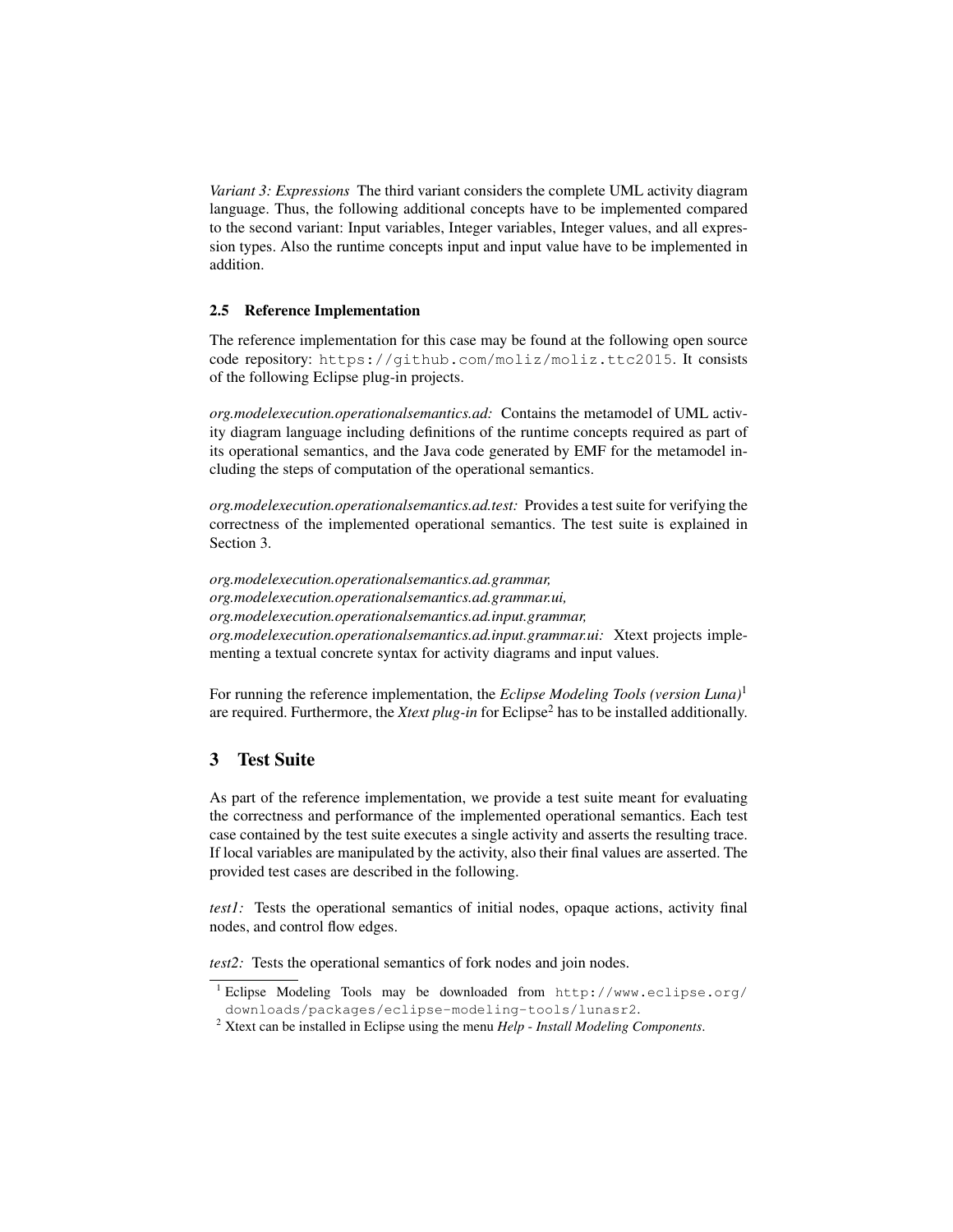*test3:* Tests the operational semantics of decision nodes, merge nodes, and local Boolean variables.

*test4:* Tests the operational semantics of expressions.

*test5:* Tests the operational semantics of input variables.

*test6:* Defines the example activity diagram explained in Section 2.3.

*testperformance variant1:* Performance test for variant 1 of this case. The UML activity diagram of this test cases comprises 1,000 sequential opaque actions.

*testperformance variant2:* Performance test for variant 2 of this case. The UML activity diagram of this test cases comprises 100 concurrent branches each one comprising 10 opaque actions.

*testperformance variant3 1:* Performance test for variant 3 of this case. Like the test case *testperformance variant2*, the UML activity diagram of this test cases comprises 100 concurrent branches each one comprising 10 opaque actions. Furthermore, for each concurrent branch one variable exists that is incremented by the opaque actions lying on this branch.

*testperformance variant3 2:* Performance test for variant 3 of this case. The UML activity diagram of this test case comprises 18 activity nodes including a loop introduced through decision and merge nodes. Due to the loop, 1,001 activity node executions occur.

Solution developers, who chose to implement variant 1 of the case only have to consider the test cases *test1*, and *testperformance variant1*. For variant 2, the test cases *test2*, *test3*, and *testperformance variant2* have to be considered additionally. Solutions for variant 3 have to consider all test cases.

A run configuration for executing all test cases is provided by the test project (*org.modelexecution.operationalsemantics.ad.test/TestSuite.launch*). In case a solution builds upon the Eclipse Modeling Tools and uses the provided metamodel, it is only required to override or modify the operation *executeActivity(String modelPath, String inputPath)* of the class *TestSuite* located in the project *org.modelexecution.operationalsemantics.ad.test*. This operation is responsible for loading the UML activity diagram to be executed as well as the activity diagram's input values, executes the UML activity diagram, and provides the trace captured during the execution as output. However, if a solution does not build upon the Eclipse Modeling Tools or does not use the provided metamodel, the test suite has to be re-implemented accordingly by the solution developers to demonstrate the solution's correctness and assess its performance.

The test project also contains textual representations of the traces obtained by the reference implementation for the UML activity diagrams of all test cases (folder *trace*). This textual representation comprises the execution order of the activity nodes of the respective UML activity diagram as well as the final values of local variables. Please note, that in the case of concurrent branches in the activity diagram, the execution order captured by the provided trace represent only *one* valid execution order.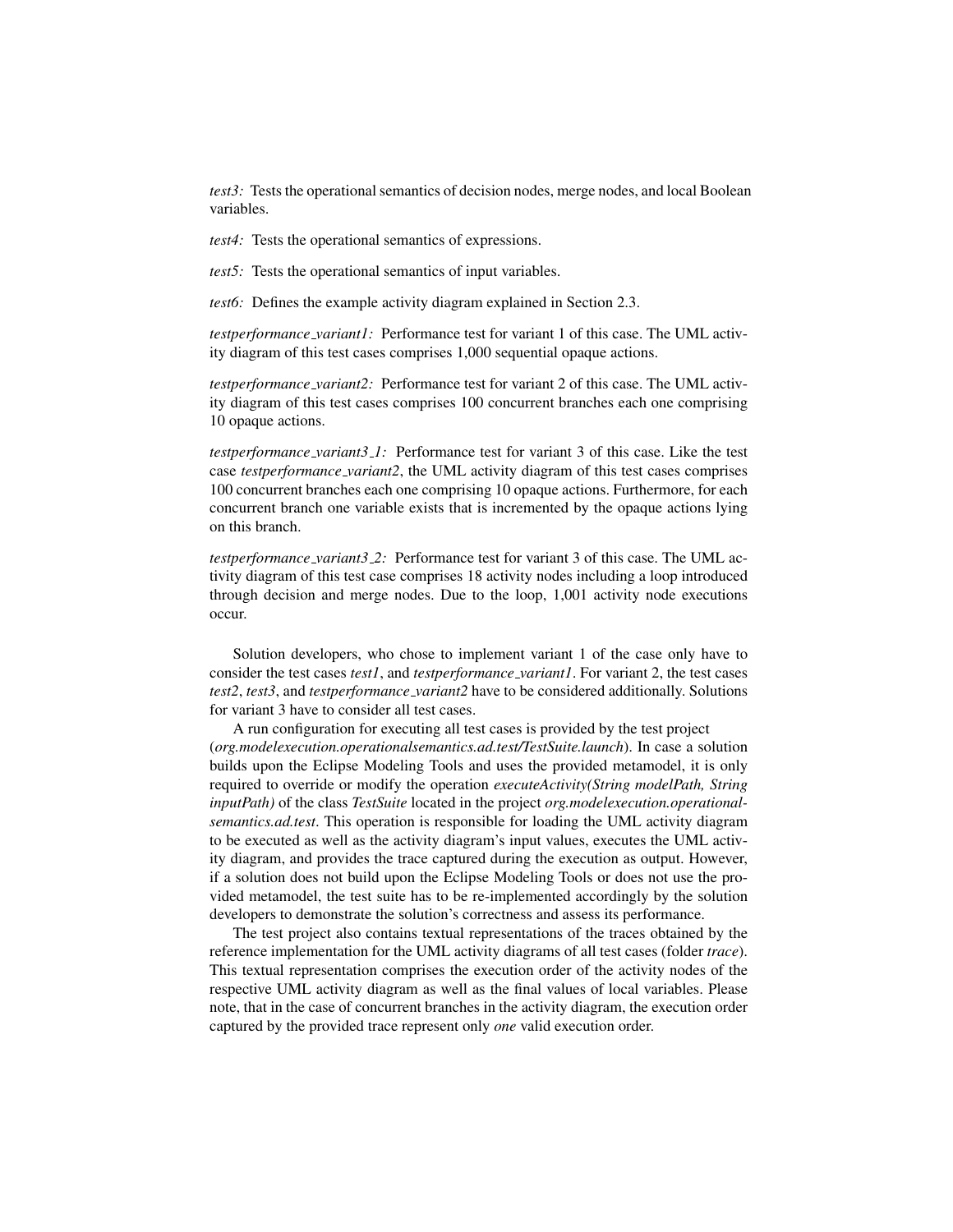## 4 Evaluation Criteria

The task of this case is to use a model transformation tool to implement the described operational semantics for a subset of the UML activity diagram and to execute models conforming to this language. Submissions are evaluated according to the following criteria.

## 4.1 Correctness

It is mandatory that solutions demonstrate that they have the intended behavior for all test cases covered by the test suite described in Section 3.

### 4.2 Understandability and Conciseness

Peer reviews will be used to assess qualitatively the conciseness and understandability of all solutions. We envision online reviews involving multiple rounds in order to reach consensus among all participants. Understandability and conciseness are used as measures to reason also about the implementation effort for the operational semantics specifications.

## 4.3 Performance

Performance is measured by logging how long the developed transformations need to execute the models, i.e., to produce the final runtime state. Therefore, the test cases *testperformance variant1*, *testperformance variant2*, *testperformance variant3 1*, and *testperformance variant3 2* described in Section 3 are used, depending on the case variant chosen by the solution developers. The execution time should be measured in milliseconds, e.g., in Java using java.lang.System.nanoTime(). Please note that reading the input model and writing the output model is not considered to be part of this performance evaluation.

### 4.4 Overall Assessment

The final score for submitted solutions will be calculated by summing up a maximum of 100 points in total, while for the correctness, understandability and conciseness, and performance, 25, 50, 25 points are reserved, respectively. Therewith, we want to strongly emphasize the importance of having concise and understandable operational semantics specifications in order to best support language engineers in developing, maintaining, and extending such kind of specifications as they are considered to be one of the most critical artifacts in the language engineering process.

## References

1. Bryant, B.R., Gray, J., Mernik, M., Clarke, P.J., France, R.B., Karsai, G.: Challenges and Directions in Formalizing the Semantics of Modeling Languages. Computer Science and Information Systems 8(2), 225–253 (2011)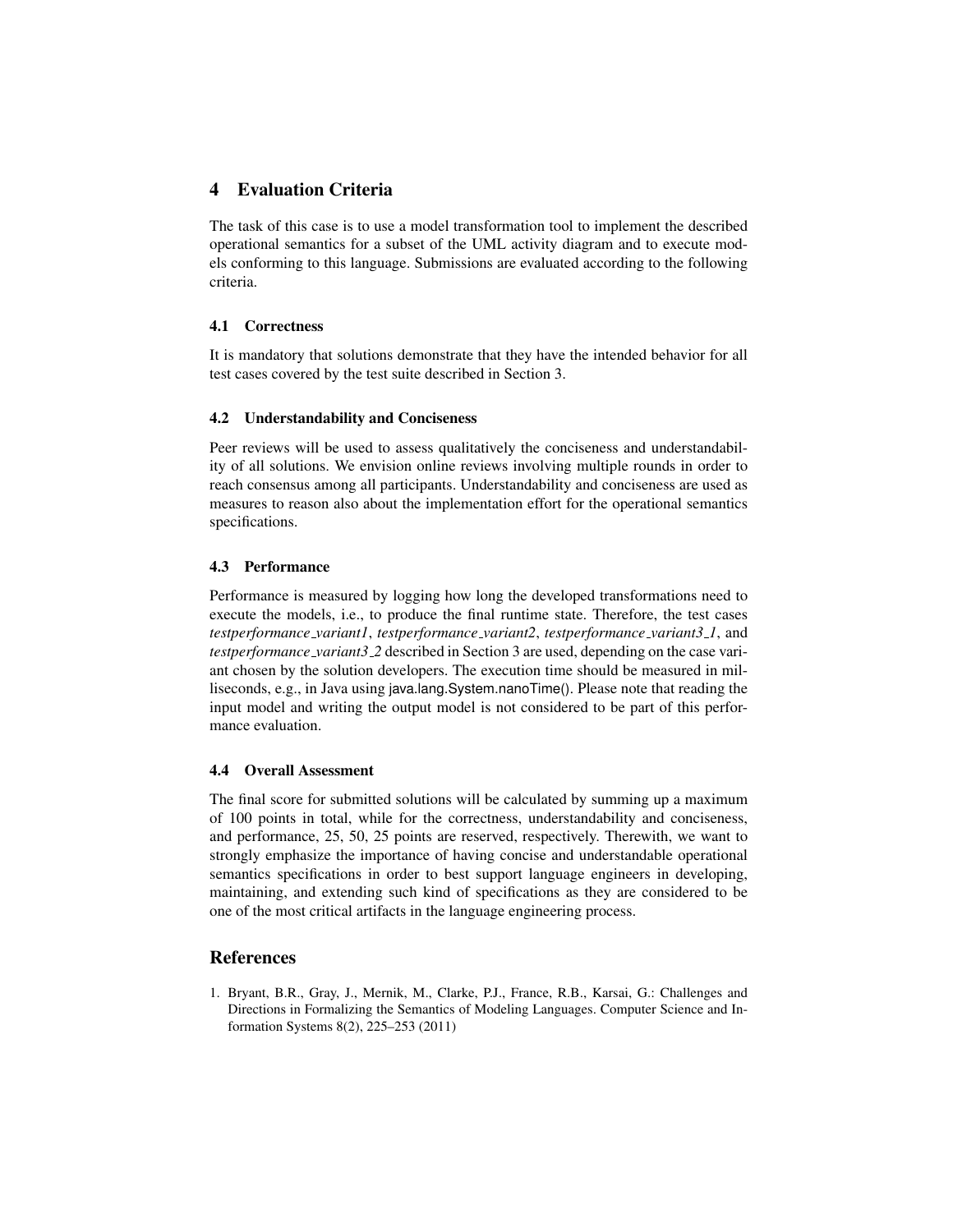- 2. Combemale, B., Cregut, X., Garoche, P.L., Thirioux, X.: Essay on Semantics Definition in ´ MDE - An Instrumented Approach for Model Verification. Journal of Software 4(9), 943–958 (2009)
- 3. Engels, G., Hausmann, J.H., Heckel, R., Sauer, S.: Dynamic Meta Modeling: A Graphical Approach to the Operational Semantics of Behavioral Diagrams in UML. In: Proceedings of the 3rd International Conference on The Unified Modeling Language (UML). LNCS, vol. 1939, pp. 323–337. Springer (2000)
- 4. Jézéquel, J., Barais, O., Fleurey, F.: Model Driven Language Engineering with Kermeta. In: Proceedings of the International Summer School on Generative and Transformational Techniques in Software Engineering (GTTSE). LNCS, vol. 6491, pp. 201–221. Springer (2009)
- 5. Lucio, L., Amrani, M., Dingel, J., Lambers, L., Salay, R., Selim, G., Syriani, E., Wimmer, M.: ´ Model Transformation Intents and Their Properties. Software & Systems Modeling pp. 1–35 (2014)
- 6. Mayerhofer, T., Langer, P., Wimmer, M., Kappel, G.: xMOF: Executable DSMLs Based on fUML. In: Proceedings of the 6th International Conference on Software Language Engineering (SLE), LNCS, vol. 8225, pp. 56–75. Springer (2013)
- 7. Mens, T., Van Gorp, P.: A Taxonomy of Model Transformation. Electronic Notes in Theoretical Computer Science (ENTCS) 152, 125–142 (2006)
- 8. Object Management Group: Semantics of a Foundational Subset for Executable UML Models (fUML), Version 1.1 (August 2013), http://www.omg.org/spec/FUML/1.1
- 9. Syriani, E., Ergin, H.: Operational Semantics of UML Activity Diagram: An Application in Project Management. In: Proceedings of the 2nd Workshop on Model-Driven Requirements Engineering Workshop (MoDRE). pp. 1–8. IEEE (2012)

## A Textual Concrete Syntax

For defining UML activity diagrams more conveniently, we provide a textual concrete syntax implemented with Xtext. Listing 1 shows the exemplary UML activity diagram discussed in Section 2.3 and shown in Figure 4 in this textual concrete syntax.

```
activity Test7 ( bool internal) {
  bool notinternal = false
  nodes {
    initial initialNode7 out (edge42) ,
    action register comp {notinternal = !internal} in (edge42) out(edge43),
    decision decisionInternal in (edge43) out (edge44, edge45),
    action assignToProjectExternal in (edge44) out (edge56) ,
    action getWelcomePackage in (edge45) out (edge46)
    fork forkGetWelcomePackage in (edge46) out (edge47 , edge48) ,
    action assignToProject in (edge47) out (edge49) ,
    action addToWebsite in (edge48) out (edge50) ,
    join joinManagerInterview in (edge49, edge50) out (edge51),
    action managerInterview in (edge51) out (edge52) ,
    action managerReport in (edge52) out (edge53) ,
    merge mergeAuthorizePayment in (edge53, edge56) out (edge54).
    action authorizePayment in (edge54) out(edge55),(*final finalNode7 in (edge55)
  }
  edges {
    flow edge42 from initialNode7 to register,
    flow edge43 from register to decisionInternal,
    flow edge44 from decisionInternal to assignToProjectExternal [notinternal
         ] ,
    flow edge45 from decisionInternal to getWelcomePackage [internal],
    flow edge46 from getWelcomePackage to forGetWelcomePackage ,
```